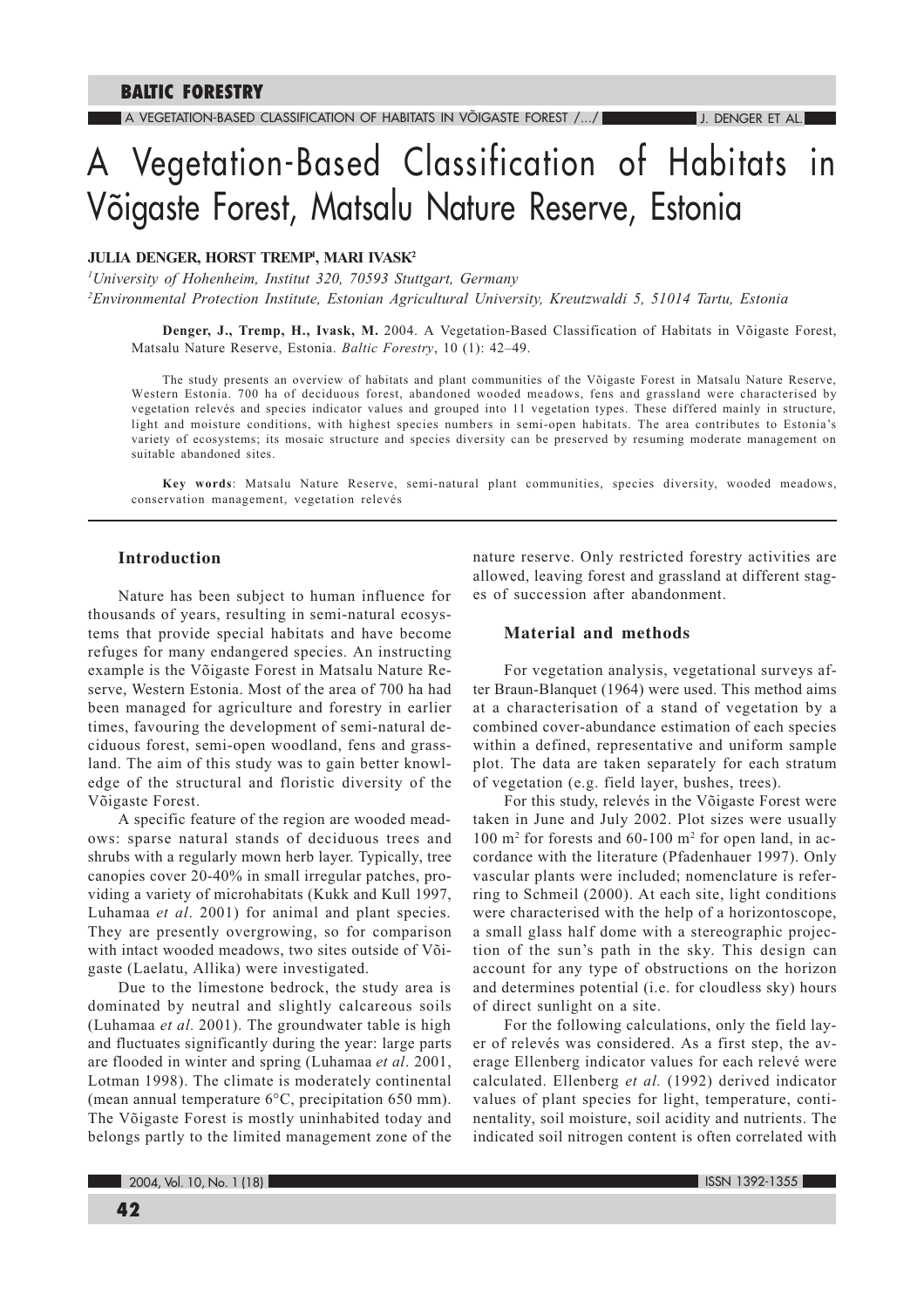#### $\blacksquare$  A vegetation-based classification of habitats in võigaste forest /.../ $\blacksquare$

J. DENGER ET AL.

all major nutrients. The numerical values range in each case from 1 (parameter weak/low) to 9 (parameter strong/high), resp. to 12 for moisture. From these figures, the abiotic habitat conditions can be derived approximately, keeping in mind that the indicator values have originally been validated for central Europe only. Here, the average indicator values of relevés were calculated as quantitative means: species were weighed according to their per cent coverage. For detailed explanations see Ellenberg et al. (1992).

With the help of indicator values, light conditions and observations in the field, the relevés were grouped into distinct vegetation types. They were distinguished and named by a combination of physiognomic and floristic features, especially the cover of trees / shrubs and dominating species. These vegetation types are not necessarily consistent with usual phyto-sociological nomenclature.

# **Results**

In total, 115 vegetation relevés were made, and the resulting species list of the Võigaste Forest contains 335 species of vascular plants. The most varying indicator values were for light and moisture. Figure 1 shows the even distribution of the relevés among dry and wet habitats, covering a broad range of moisture conditions.



Figure 1. Distribution of Ellenberg indicator values for moisture among all relevés

In the case of the values for light, a modification seemed appropriate: Comparing indicator values to the horizontoscope data (sunshine hours) and to the total coverage of trees and shrubs, indicator values only varied very little (partly due to the methodology of indicator definition). On the other hand, sunshine hours and coppice cover correlated satisfactorily (negative correlation; coefficient of determination  $R^2 = 0.78$ , not shown), so that the sunshine hours were used instead of indicator values for the following calculations.

## Description of vegetation types

The combination of the parameters described above facilitates the grouping of the 115 relevés into 11 dis-

tinguishable vegetation types, not solely by their species assemblage, but first by physiognomic structure. Figure 2 shows the overview of these vegetation types, each with dominant and characteristic species. They form three main groups: open land, semi-open landscape with scattered (groups of) trees (cover 10-50%) and closed canopy forest (cover  $>50\%$ ). Within these groups, vegetation types were arranged according to soil moisture. Following this overview, each vegetation type will be described in detail. Additionally, minor habitats found scattered in the Võigaste Forest contribute to the forest's diversity (stone walls, ditches, erratic blocks, dead wood, ant hills, waysides, forest edges) or illustrate stages of transition (Salix-Carex shrublands, dense stands of *Phragmites australis*).

(A) Alvar grasslands of the Võigaste Forest dry out quickly in summer because of shallow soils. They are dominated by Helictotrichon pratense, Sesleria caerulea, Carex tomentosa, as well as Primula veris, Galium boreale and Filipendula vulgaris. Cessation of mowing or grazing results in the growth of Juniper, Rhamnus and other shrubs and suppresses more delicate, typical herbs like Anthyllis vulneraria, Medicago lupulina, Polygala amarella.

(B) The moist grasslands integrate communities of meadows and forest clearings. There are no species growing here exclusively, but the species assembly presents a high diversity due to its combination of species found in neighbouring forest (Angelica sylvestris, Filipendula ulmaria, Rubus caesius) and open land (Campanula glomerata, Chrysanthemum leucanthemum, Alchemilla vulgaris). Where human influence has ceased, tall herbs and shrubs start to dominate (up to 35% shrubs). Especially inside the forest, strong browsing of shrubs was observed and contributes to keeping these clearings open.

(C) The temporarily wet rich fen is characterised by fluctuations of the groundwater table, which allows for peat accumulation and a rather low nutrient availability. The vegetation is dominated by Sesleria caerulea and different Carex species (C. hostiana, C. panicea, C. hartmanii) in spring, until shoots of Molinia caerulea appear in July. Several other plants are less common, but very specific for these calcareous fens: Carex davalliana, Primula farinosa, Gymnadenia conopsea, Epipactis palustris, Pinguicula vulgaris, Parnassia palustris. Graminoid tussocks provide habitat for species less adapted to wet soil and for shrub sprouts. Together with tall forbs (Lysimachia vulgaris, Filipendula ulmaria, Phragmites australis) there are Betula pubescens, Frangula alnus, Alnus incana and Salix spec. invading.

(D) The permanently wet rich fen resembles (C) to a certain extent, but is distinguished by its perma-

ISSN 1392-1355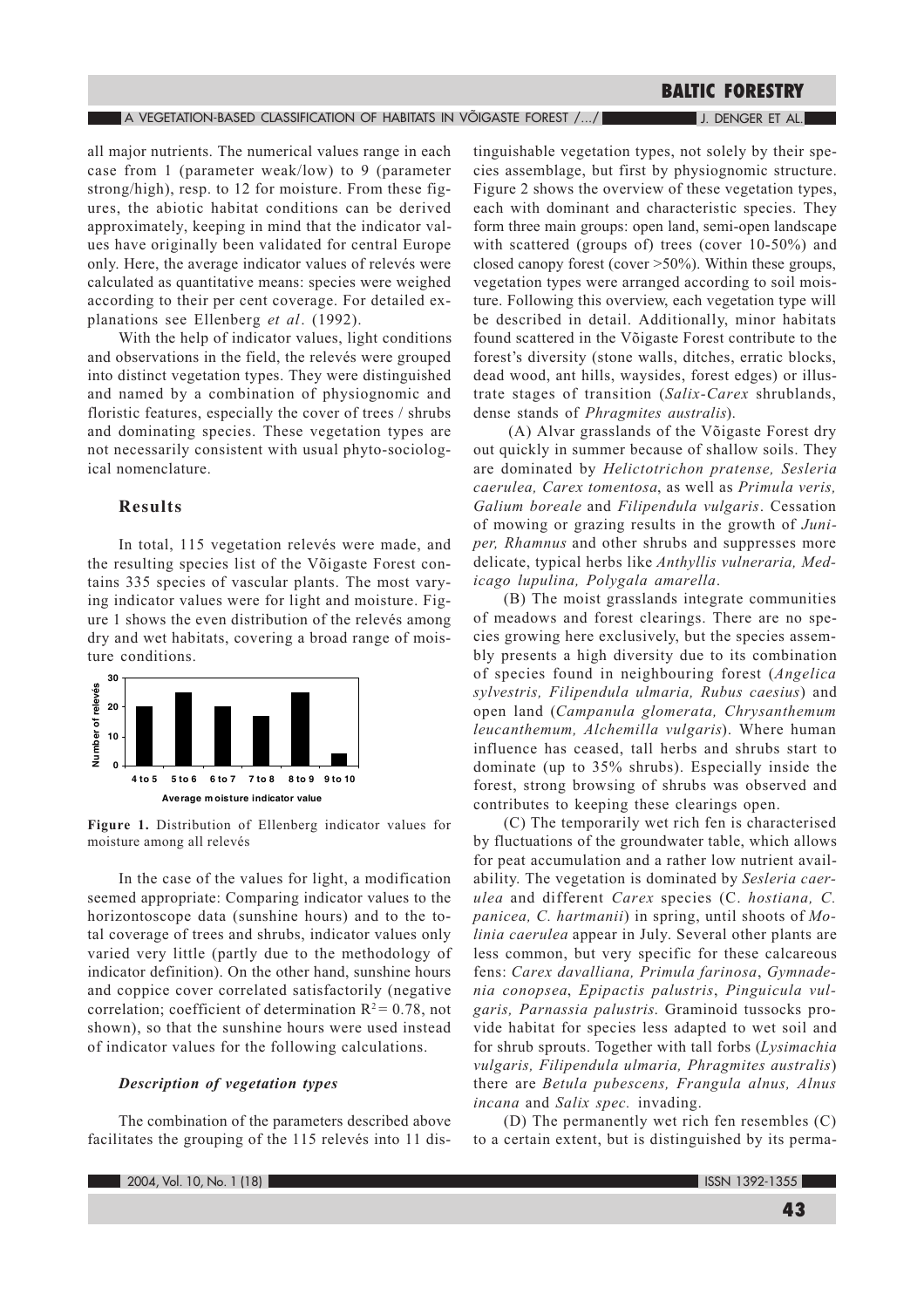$\blacksquare$  a vegetation-based classification of habitats in võigaste forest /.../  $\blacksquare$ 

**J. DENGER ET AL.** 

|                     | <b>NAME</b>                                 | <b>TREES</b>                                                       | <b>SHRUBS</b>                                                        | <b>DOMINANT</b><br><b>SPECIES</b><br>(field layer)                                              | <b>CHARACTERISTIC</b><br><b>SPECIES (field layer)</b>                         | <b>AVERAGE</b><br>SPECIES No.<br>(field layer) |
|---------------------|---------------------------------------------|--------------------------------------------------------------------|----------------------------------------------------------------------|-------------------------------------------------------------------------------------------------|-------------------------------------------------------------------------------|------------------------------------------------|
| A                   | Alvar grassland                             |                                                                    | Juniperus<br>communis<br>Rhamnus<br>cathartica                       | <b>Helictotrichon</b><br>pratense<br>Sesleria caerulea<br>Filipendula vulgaris                  | Plantago media<br>Anthyllis vulneraria<br>Pimpinella saxifraga                | 32                                             |
| в                   | Moist grassland                             | $\cdots$                                                           | Frangula alnus<br>Populus<br>tremula<br>Betula<br>pubescens          | Galium boreale<br>Inula salicina<br>Centaurea jacea                                             | Scorzonera humilis<br>Anthoxanthum<br>odoratum<br>Carex pallescens            | 39                                             |
| C                   | Temporarily wet<br>rich fen                 |                                                                    | Frangula alnus<br>Salix cinerea<br>Betula spec.                      | Molinia caerulea<br>Carex panicea<br>Sesleria caerulea                                          | Carex hartmanii<br>Carex davalliana<br>Primula farinosa                       | 25                                             |
| D                   | Permanently<br>wet rich fen                 |                                                                    | Frangula alnus<br>Alnus incana                                       | Carex elata /<br>lasiocarpa<br>Lysimachia vulgaris<br>Molinia caerulea                          | Carex flava<br>Potentilla palustris<br>Eriophorum<br>angustifolium            | 17                                             |
| Е.<br>1             | Abandoned<br>wooded<br>meadow, dry          | Populus<br>tremula<br>Quercus robur<br>Fraxinus<br>excelsior       | Frangula alnus<br>Corvlus<br>avellana<br>Populus<br>tremula          | Calamagrostis<br>epigejos<br>Convallaria majalis<br>Brachypodium<br>pinnatum                    | Hepatica nobilis<br>Dactylis glomerata<br>Mercurialis perennis                | 42                                             |
| Е<br>$\overline{a}$ | Abandoned<br>wooded<br>meadow, wet          | Populus<br>tremula<br>Quercus robur<br>Fraxinus<br>excelsior       | Frangula alnus<br>Populus<br>tremula<br>Fraxinus<br>excelsior        | Calamagrostis<br>epigejos<br>Convallaria majalis<br>Brachypodium<br>pinnatum                    | Aegopodium<br>podagraria<br>Deschampsia<br>cespitosa<br>Geum rivale           | 34                                             |
| F.                  | Temporarily wet<br>rich fen.<br>overgrowing | Betula<br>pubescens<br>Populus<br>tremula                          | Frangula alnus<br>Salix cinerea<br>Betula spec.                      | Molinia caerulea<br>Carex panicea<br>Lysimachia vulgaris                                        | Carex hartmanii<br>Cirsium heterophyllum<br>Inula salicina                    | 30                                             |
| G                   | Hardwood<br>forest                          | Quercus robur<br>Corylus<br>avellana<br>Tilia cordata              | Corylus<br>avellana<br>Tilia cordata<br>Sorbus<br>aucuparia          | Convallaria majalis<br>Anemone<br>nemorosa<br>Mercurialis perennis                              | Acer platanoides<br>Viola mirabilis<br>Polygonatum spec.                      | 31                                             |
| н                   | Wet deciduous<br>forest                     | Betula<br>pubescens<br>Fraxinus<br>excelsior<br>Alnus<br>glutinosa | Frangula alnus<br>Fraxinus<br>excelsior<br><b>Alnus</b><br>glutinosa | Convallaria majalis<br>Filipendula ulmaria<br>Rubus caesius                                     | Cirsium oleraceum<br>Trollius europaeus<br>Phragmites australis               | 28                                             |
| J                   | Swamp forest                                | <b>Alnus</b><br>alutinosa<br>Alnus incana<br>Fraxinus<br>excelsior | Alnus incana<br>Alnus<br>glutinosa<br>Frangula alnus                 | Filipendula ulmaria<br>Deschampsia<br>cespitosa<br>Rubus caesius<br>Scutellaria<br>galericulata | Lycopus europaeus<br>Galium palustre<br>Lythrum salicaria<br>Iris pseudacorus | 22                                             |
| ĸ                   | Intact wooded<br>meadow                     | Fraxinus<br>excelsior<br>Quercus robur<br>Betula spec.             | Corylus<br>avellana<br>Fraxinus<br>excelsior<br>Quercus robur        | Convallaria majalis<br>Melampyrum<br>nemorosum<br>Scorzonera humilis                            | Ohioglossum vulgatum<br>Dactylorhiza spec.                                    | 61                                             |

Figure 2. Overview of vegetation types in Võigaste Forest

nently wet soil; in places there is open water throughout the year. There is a well decomposed peat layer (10 to 50 cm), and the upper soil can be base-unsaturated. Some parts are rather eutrophic (Carex elata dominating), others mesotrophic (Carex lasiocarpa dominating). Species numbers can be very low. Molinia caerulea, Carex panicea and some tall forbs are present, but also specialists of flooded and nutrientpoor habitats: Potentilla palustris, Menyanthes trifoliata, Eriophorum angustifolium, Carex nigra, Carex flava.

(E) In many abandoned wooded meadows of the Võigaste Forest, the original structure is still clearly visible; tree coverage is 20 to 50%. Frangula and Pop*ulus* shrubs are growing higher, and the field laver is largely dominated by vigorous Calamagrostis epigeios and Brachypodium pinnatum shoots. Beneath, shade tolerant Convallaria majalis and Aegopodium podagraria are widespread. There is a clear zonation along the light mosaic under and between trees.

The dry variant  $(E 1)$  shows the highest average species richness. Characteristic species in contrast to  $(E 2)$  and  $(F)$  are similar to the hardwood forest  $(G)$ : Lathyrus vernus, Hepatica nobilis, Mercurialis per*ennis*. The wet variant  $(E 2)$  shows no difference in structure, but the species spectrum here is shifted towards moisture indicators: Carex acutiformis, Cirsium oleraceum, Geum rivale, Deschampsia cespitosa, Phragmites australis.

(F) The overgrowing temporarily wet rich fen is corresponding to the rich *Molinia-Carex*-fen (C), but the stands here show 5 to 15  $\%$  coverage with young birch and aspen trees. As much as 30 % of the area is further covered with shrubs (Frangula alnus, Betula spec., Salix spec.), and more fallow and shade-tolerant species than in (C) are present: *Inula salicina*,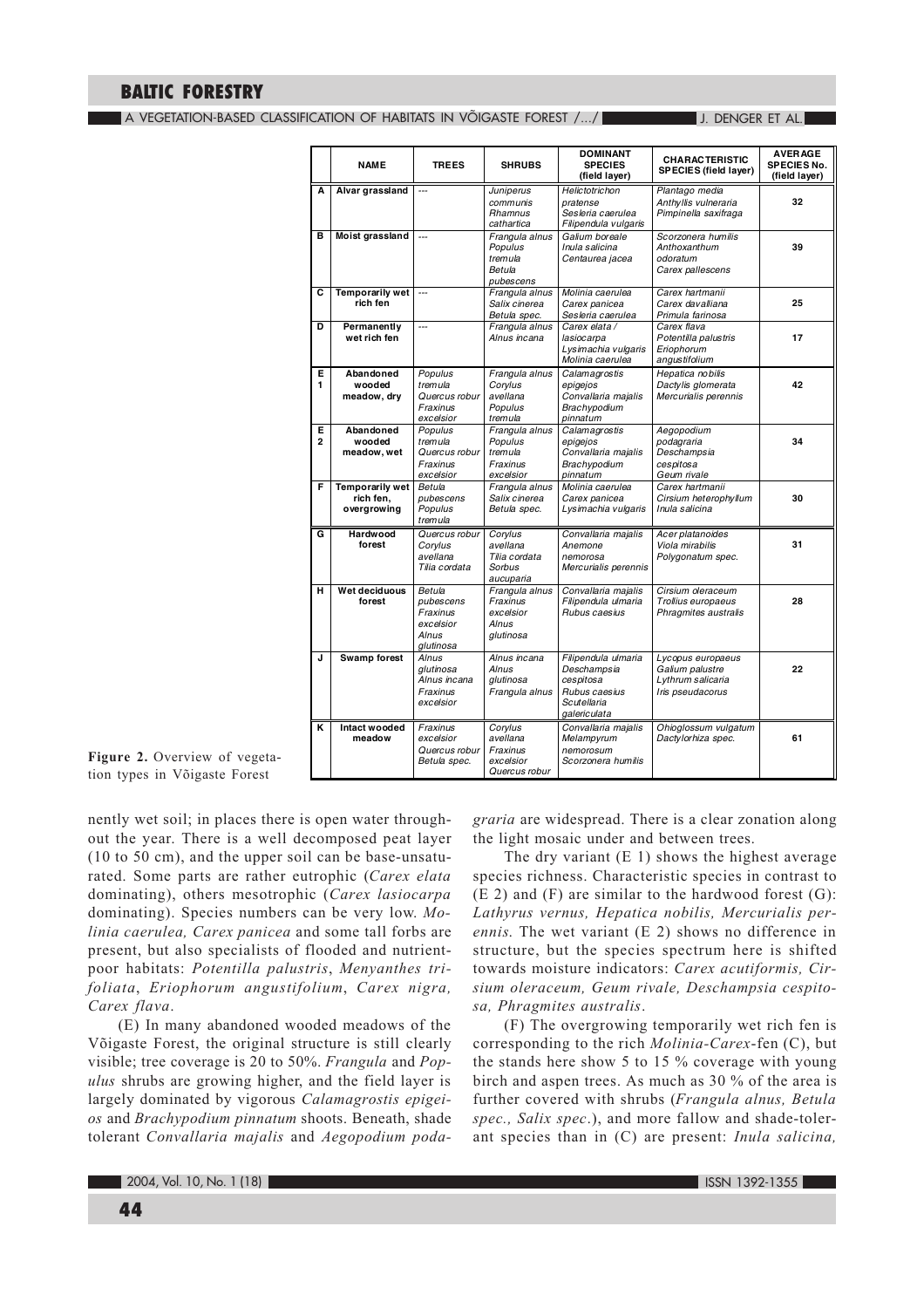$\blacksquare$  a vegetation-based classification of habitats in võigaste forest /.../ $\blacksquare$ 

## **BALTIC FORESTRY**

J. DENGER ET AL.

Calamagrostis epigeios, Cirsium heterophyllum, Convallaria majalis, Fraxinus excelsior.

(G) Hardwood forest is often found on slight elevations drier than the surroundings. Tilia cordata and Corylus avellana are characteristic tree species. In the field and shrub layer Acer platanoides, Crataegus rhipidophylla and Sorbus aucuparia can be found regularly. Herb species are similar to type  $(E 1)$ : Hepatica nobilis, Lathyrus vernus, Viola mirabilis, Polygonatum multiflorum. Under the dense tree foliage (especially *Corylus* poly-cormons), the ground vegetation is often dominated by high, vegetative shoots of a few shade-tolerant species (Anemone nemorosa, Convallaria majalis, Mercurialis perennis, Melampyrum nemorosum).

(H) The wet deciduous forest as the most common forest type in Võigaste displays a very variable species composition of only gradual differences. Under the mixed tree layer shrubs are standing densely in patches where more light falls in, especially Fraxinus excelsior, Prunus padus and Frangula alnus. The ground is often covered with Convallaria majalis, Rubus caesius and Geum rivale, out of which Filipendula ulmaria and Angelica sylvestris shoots are rising. There are no taxa strictly characteristic for this formation, but common species are Carex panicea, Dactylorhiza fuchsii, Trollius europaeus, Cirsium oleraceum. In lower areas, wetland species can be observed (Carex acutiformis, Caltha palustris, Lysi*machia vulgaris*). Tussocks around tree trunks provide habitat for plants sensitive to overflooding.

(J) In the swamp forest, dominating trees are  $Al$ nus glutinosa (wettest parts) and Alnus incana, with shrubs of Frangula alnus and Fraxinus excelsior. The water table is rising above the surface in winter and spring. After the peaty soil has dried, a lush field layer develops, consisting of species adapted to the periodic flooding and rapid subsequent mineralisation of nitrogen: Scutellaria galericulata, Solanum dulcamara, Lycopus europaeus, Mentha aquatica, Lythrum salicaria

(K) The investigated intact wooded meadows (Allika and Laelatu) are separated from the study area, but species pools are similar, and only few species were found solely on Allika or Laelatu. Main tree species are oak, birch, ash and hazel, growing in clumps on a yearly mown meadow. The abiotic conditions, physical appearance and even the species assemblage in the field layer are comparable to type  $E_1$ , but with a change in proportion: There are few dominants (Convallaria majalis, Melampyrum nemorosum, Scorzonera humilis), and a wide variety of accompanying species. This results in significantly higher species richness than all other vegetation types, favoured by

the competition-limiting management and the mosaic light pattern.

#### Comparison of vegetation types

Here, the 11 vegetation types described above will be contrasted in their main abiotic conditions. The differences in soil reaction  $(pH)$  and nitrogen/nutrient availability between the sites were hardly significant (graphs not shown). As for nitrogen, very few relevés show average values  $>6$ , which means that nowhere can the vegetation be called nitrophilous. On average, forest provides better nitrogen availability than grassland, especially alvars. The low values in intact wooded meadows are also remarkable. For reaction/pH, the species indicate a mostly homogeneous, slightly calcaric soil, with two exceptions: On alvars the influence of the limestone bedrock is reflected by calciphilous vegetation, while the rich fen (D) shows slightly acidic soil conditions.

As light and moisture were the main parameters used for classification, the bar charts reflect this configuration as expected on Figure 3.



Figure 3. Potential hours of sunshine per growing period and moisture indicator values of vegetation types (field layer); A: Alvar grassland, B: Moist grassland, C: Temporarily wet rich fen, D: Permanently wet rich fen, E 1: Abandoned wooded meadow dry, E 2: Abandoned wooded meadow wet, F: Temp. wet rich fen, overgrown, G: Hardwood forest, H: Wet deciduous forest, J: Swamp forest, K: Intact wooded meadow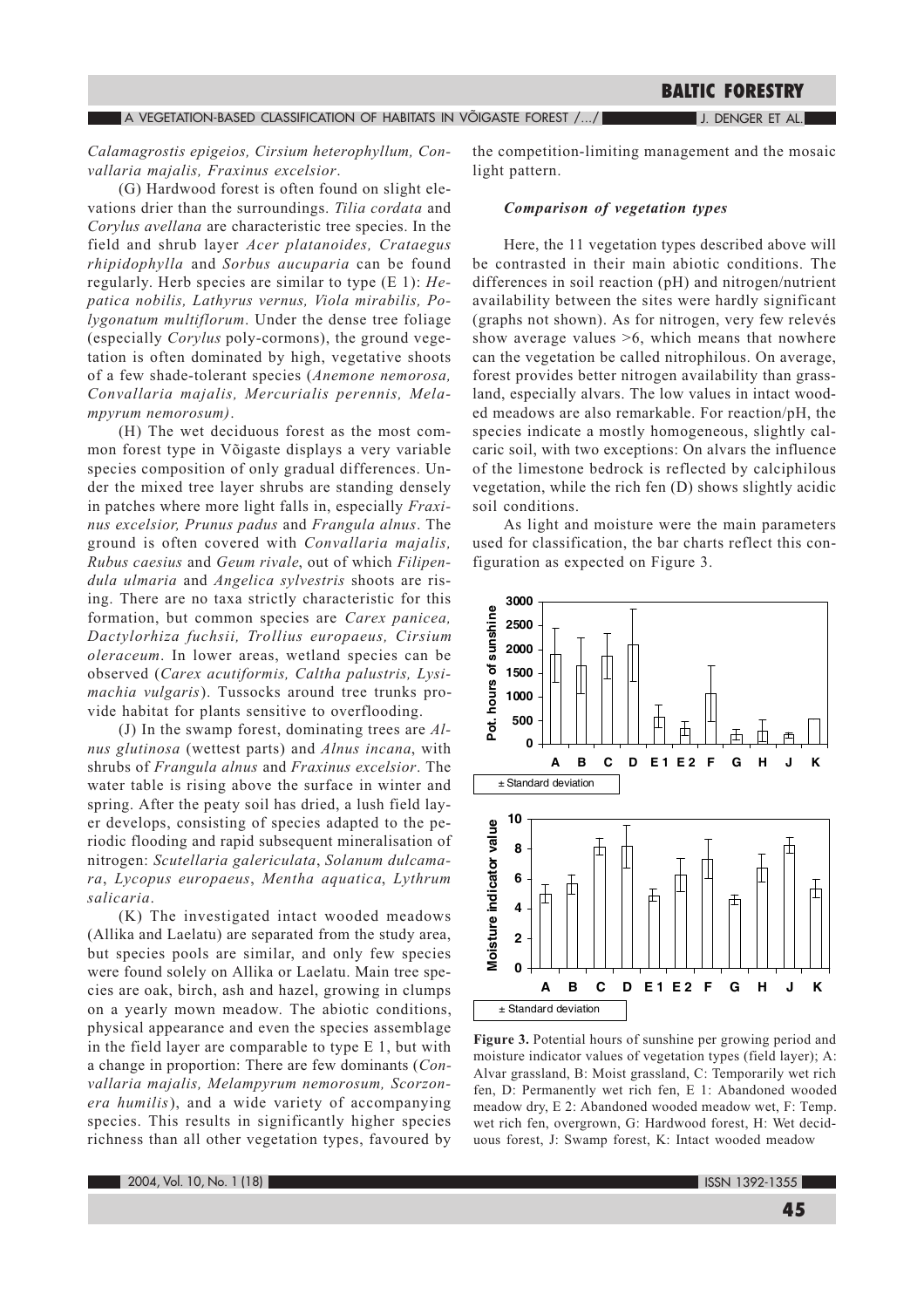#### $\blacksquare$  A vegetation-based classification of habitats in võigaste forest /.../  $\blacksquare$

J. DENGER ET AL.

In open habitats, sunlight can last more than 15 hours per day. At the other extreme of a wide range, the forest ground layer often receives less than one hour of potential sunlight per day, but variation is high due to uneven spatial distribution of trees. This applies even more to the semi-open vegetation types (E) and (F), where average light conditions are between the two extremes, but varying intensely on a small scale. Within each group of similar light conditions, moisture indicator values are rising (from A to D, E1 to F, G to J). Considering the total range, no habitat can be characterised as generally dry, and the values for fens and swamp forests even indicate soddy soils with a temporary lack of oxygen.

These two main parameters were further utilised to join all vegetation types in a two-dimensional illustration (Figure 4).



Figure 4. Two-dimensional ordination of vegetation types (field layer) for moisture and light conditions (potential hours of sunshine per growing period)

The standard deviation bars show wide variation within types. The swamp and hardwood forests are distinguished clearly from all others. They represent the dry and wet extreme of the closed-canopy sites, while the wet deciduous forest lies in between. At the other end of the scale of sunshine hours, the four open vegetation types are well delimited from the rest, forming a drier and a more humid group (grasslands and fens, respectively). The rich, overgrown fen shows less humidity than the open fen, although soil properties should be similar. The intact wooded meadow is situated next to the drier abandoned wooded meadows of Võigaste, confirming a close relation of these communities. On the other hand, the wet variant of abandoned wooded meadows resembles the common wet deciduous forest.

## Species richness of vegetation types

Comparing the average species numbers of relevés in Võigaste vegetation types, the most obvious fact is the extraordinary large species number in intact wooded meadows (Figure 5). Next are dry, abandoned wooded meadows and moist grassland. On the other hand, rich fens (C and D) and swamp forests show low species numbers, while all other types are alike, taking into account the variability within types.



Figure 5. Species richness of vegetation types (field layer) A: Alvar grassland, B: Moist grassland, C: Temporarily wet rich fen. D: Permanently wet rich fen. E 1: Abandoned wooded meadow dry, E 2: Abandoned wooded meadow wet, F: Temp. wet rich fen, overgrown, G: Hardwood forest, H: Wet deciduous forest, J: Swamp forest, K: Intact wooded meadow

#### **Protected species**

A total of 13 vascular plant species found in the study area are protected in Estonia (Kukk 1998): Cypripedium calceolus, Dactylorhiza fuchsii, Dactylorhiza incarnata, Dactylorhiza maculata, Daphne mezereum, Epipactis palustris, Gladiolus imbricatus, Gymnadenia conopsea, Listera ovata, Orchis militaris, Platanthera bifolia, Platanthera chlorantha, Viola elatior. Most of these belong to protection category III ("could become threatened if picking and damaging are allowed", Lilleleht 1998). They were found in all vegetation types but swamp forests, and several were exclusive to rich fens.

## **Discussion and Conclusions**

#### **Diversity**

The Võigaste Forest is a region of high structural diversity: forest, semi-open and open grassland form a mosaic landscape, and within the different vegetation types, a diverse horizontal structure develops (esp. in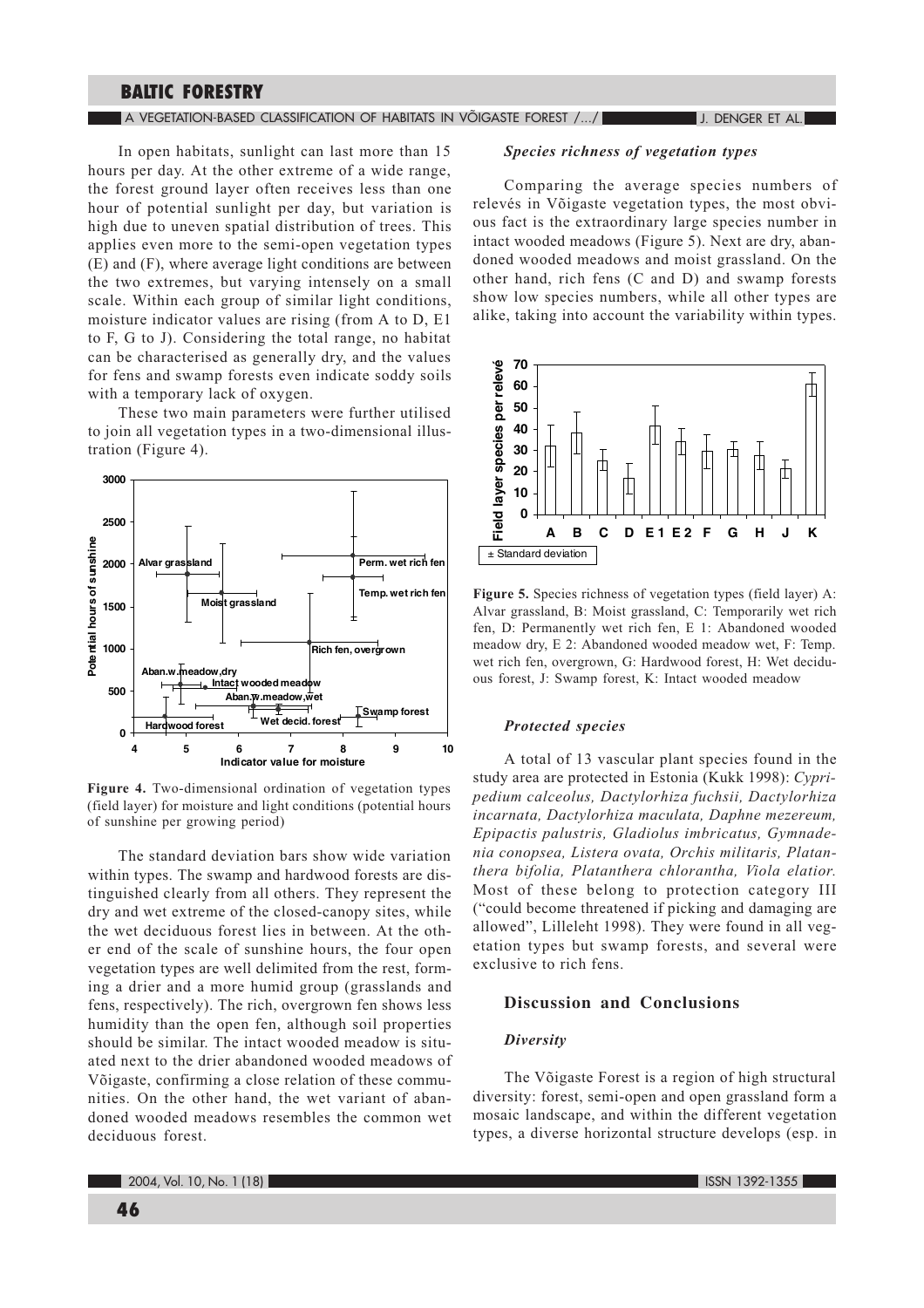#### A VEGETATION-BASED CLASSIFICATION OF HABITATS IN VÕIGASTE FOREST /.../

J. DENGER ET AL.

semi-open habitats). Correspondingly, there is a high species diversity, favoured by many factors also mentioned in the literature (Dumortier et al. 2002, Kouki et al. 2001, Jensen & Hofmann 2002): the geographic location, age, area and structure of the forest, the variety of soil conditions and of micro-habitats, the proportion of dead wood, differentiated human influence, frequency of grazing animals. From the lower numbers in wet habitats, however, it should not be concluded that drier sites are more valuable: Many endangered species of fens and other flooded sites are "specialists" and occur nowhere else, among them several protected species (here for example Dactylorhiza incarnata, Epipactis palustris, Orchis militaris).

Furthermore, comparing species numbers between habitats is only one aspect and should not be taken as sole measure of diversity. Rather, diversity can be looked upon along different spatial and temporal scales, found especially on intact, but also on Võigaste's abandoned wooded meadows: The light gradient causes a distribution of species according to their usual habitats, growth forms and life cycle strategies: In spots receiving much sunlight, species of open grassland are found. By their hemi-cryptophytic life form, they are adapted to the impacts by mowing or grazing, but susceptible to overgrowing. Other species are more shade-tolerant. They are often geophytes or hemi-cryptophytes and can take advantage of sunlight in spring, before the tree canopy closes. Therefore, they are also more tolerant to overgrowing by tall, late developing grasses and shrubs. Wooded meadows are ideal habitats for many animal species. Birds especially are dependent on vegetation structure and mosaic rather than on single tree species, whereas oak as a common tree on wooded meadows is the main habitat and food source of numerous specialised insects (Reif et al. 2000).

As a part of Matsalu Nature Reserve, the Võigaste Forest as a whole contributes to the overall diversity of the area, being refuge to many rare animal species - e.g. black stork (Ciconia nigra, own observation). Due to its "wilderness", the forest offers habitats for territory-demanding mammals (beaver, elk, wolf, bear, lynx), as well as for amphibians, reptiles and invertebrates sensitive to environmental changes.

#### **Succession**

In nature protection management, species diversity is often a main objective, while undisturbed succession is sometimes desired, and sometimes a serious handicap. When grasslands or wooded meadows are abandoned, higher growing species can take over which cast shadow on the ground vegetation, spread

vegetatively, or whose seeds develop later in summer (Kukk and Kull 1997). This secondary succession can be recognised easily in Võigaste, where important fallow species are *Brachypodium pinnatum*, *Calamagros*tis epigeios, Aegopodium podagraria, Melampyrum nemorosum, Mercurialis perennis, Inula salicina, Filipendula ulmaria, Phragmites australis. However, it was not possible to determine exactly the different successional stages, and succession on wooded meadows could rarely be distinguished from that in other semi-natural communities. For the study area, some developments can be identified:

On unmanaged grasslands, aut-eutrophication occurs, rhizome- and tussock- forming species and geophytes are favoured (Kahmen et al. 2002). Together with fallow herb species, shrubs invade and various forest types can develop. According to Dierssen 1996), semi-open structures can attract grazing animals (deer, elks), and their role in repressing shrub growth in the Võigaste Forest should be taken into account.

In fens, the growth of shrubs is often repressed so that they may remain open for decades without human influence (Pfadenhauer 1997). In other cases, fens are only kept open by regular management. According to Ellenberg (1996), abandonment is first recognisable by invading tall forbs or *Phragmites aus*tralis and Carex species. Woody species primarily colonise the drier tussocks of Molinia and Carex. This development is recognisable clearly in many fens within the study area.

In many parts of Võigaste, in the course of time the fast and densely growing "pioneer" bushes of Frangula and Salix will reach their maximum height (3-5 m) and then be outgrown by *Betula*, *Populus* and Fraxinus trees. Eventually, a deciduous forest will develop, but even inside these forests the coverage of tree canopies is not complete so that there are always patches suitable for more light-demanding plants. Periodical human and animal influence and the system's internal mosaic cycle can provide heterogeneity of habitats and a basis for diversity on a larger spatio-temporal scale.

#### Protection

The whole study area as a non-fragmented, diverse and well-structured landscape merits administrative, scientific and public attention as unique, complex woodland developing its internal mosaic of habitats, plant communities and successional stages. Of the natural vegetation types found in the Võigaste Forest, especially rich fens, swamp forests and old-growth deciduous forests are considered valuable and worth of protection by various authors (Külvik et al. 2001,

**ISSN 1392-1355**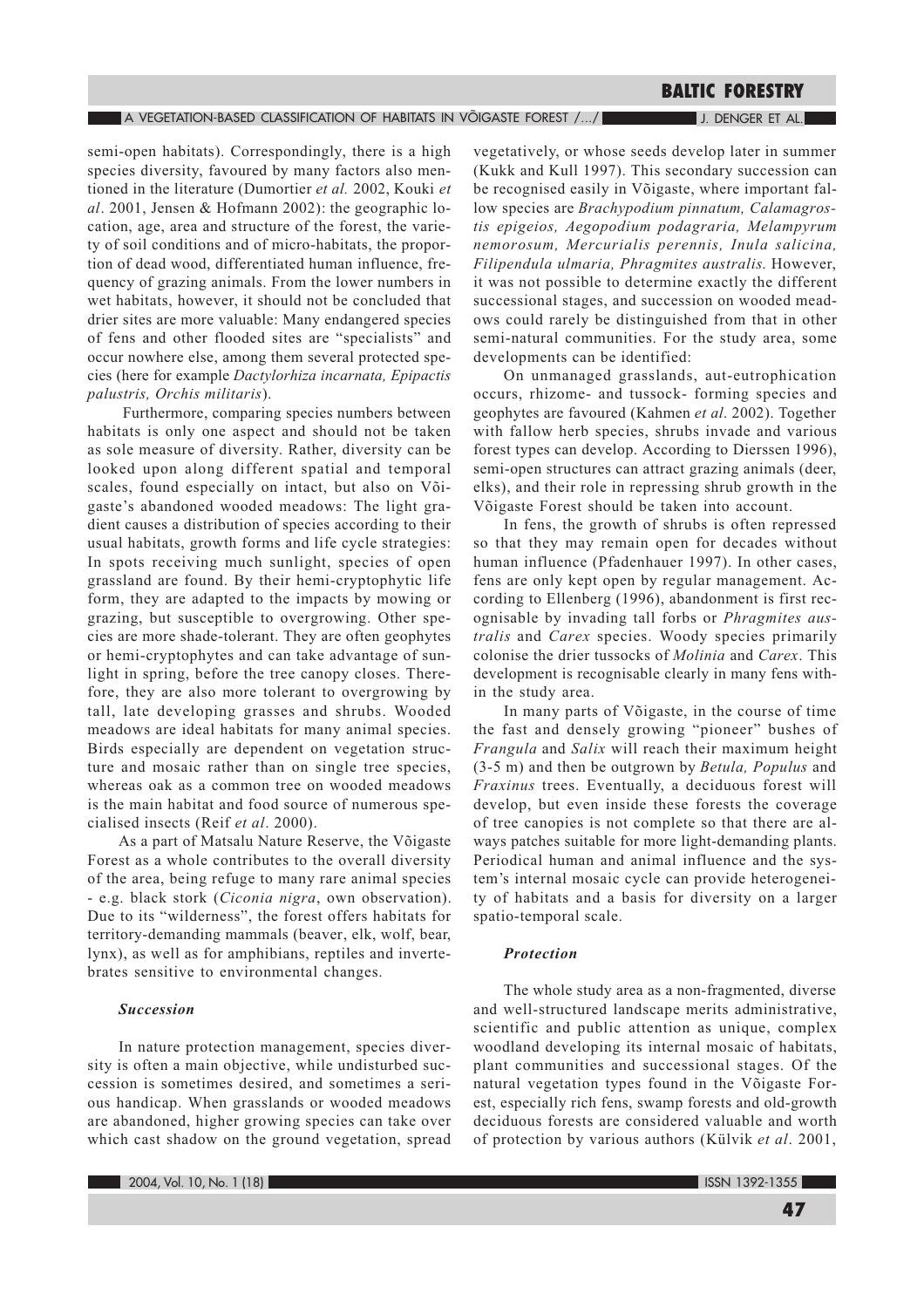A VEGETATION-BASED CLASSIFICATION OF HABITATS IN VOIGASTE FOREST /.../

**J. DENGER ET AL.** 

Paal 1998, Paal *et al.* 1998). Old forests are essential for the slowly colonizing 'ancient forest plant species', like Anemone nemorosa or Polygonatum multiflorum (Brunet *et al.* 2000, Verheyen and Hermy 2001). They also feature numerous key habitats for wildlife, such as dead wood, temporal waterbodies, rocks, ant hills (Külvik et al. 2001). The plant communities of seminatural grasslands and wooded meadows are adapted to continuous management.

In a case study on abandoned wooded meadows by Mitlacher et al. (2002), species numbers in the field layer and also in the seed bank were found to drop sharply and grassland plants were substituted by forest species. Pärtel et al. (1999) investigated grassland in Hanila (Läänemaa) and state that 40-50 years are needed for its restoration (similar: Zobel et al. 1996). Thus, in the study area emphasis should be placed on protecting the existing communities rather than restoration of former ones.

There are four main methods discussed in nature conservation to restrict growth of woody species. Mowing is generally considered best for balancing the competition between species, but is also the most expensive. Mowing every third year can inhibit shrub growth (Hansson and Fogelfors 2000), but for conservation of high species diversity, yearly mowing would be necessary in most open vegetation types of the Võigaste Forest. Grazing leads to a more selective removal of plants; several species are not eaten at all. Further effects are trampling, manuring and seed dispersal. Burning is no traditional method of grassland management in northern Europe and effects are mostly undesired.

On wooded meadows, combining mowing and grazing has a long tradition, but discussion is continuing if this is necessary, neutral or harmful. Grazing does certainly not suffice to conserve wooded meadows and should not be too intense; mixed grazing of sheep and cattle may be ideal, also from an economical point of view (Hansson and Fogelfors 2000, Haeggström 1990, Paal 1998). In wetter habitats (e.g. fens) overgrowing is slowed considerably by the high groundwater level, and mowing frequency has to be adjusted.

As a part of Matsalu Nature Reserve, agricultural and forestry activities in the Võigaste Forest are already limited. It is suggested that wetland and forest areas be mostly left to their natural development, which may be one-directional, cyclic or stochastic. In drier habitats, the previous management should in parts be resumed, but conservation must have priority over restoration. Taking advantage of the large area, a variety of strategies and methods can be applied in order to leave space and time for diversity on all scales, and to gain knowledge applicable to similar landscapes in the region.

### **Acknowledgments**

We would like to thank Mrs. Kaja Lotman and the staff of Matsalu Nature Reserve for their support during this study.

#### **References**

- Braun-Blanquet, J. 1964. Pflanzensoziologie, Grundzüge der Vegetationskunde. 3. Edition. Springer Verlag.
- Brunet, J., von Oheimb, G., Diekmann M. 2000. Factors influencing vegetation gradients across ancient-recent woodland borderlines in southern Sweden. Journal of Vegetation Science, 11: 515-524.
- Dierssen, K. 1996. Vegetation Nordeuropas. Ulmer Verlag. Stuttgart.
- Dumortier, M., Butaye J., Jacquemyn H., van Camp, N., Lust, N., Hermy M. 2002. Predicting vascular plant species richness of fragmented forests in agricultural landscapes in central Belgium. Forest Ecology and Management 158: 85-102.
- Ellenberg, H., Weber, H., Düll R., Wirth, V., Werner W., Paulissen, D. 1992. Zeigerwerte von Pflanzen in Mitteleuropa. 2<sup>nd</sup> ed. Scripta Geobotanica 8. Verlag Erich Goltze.
- Ellenberg, H. 1996. Vegetation Mitteleuropas mit den Alpen. Ulmer Verlag. Stuttgart. 5. Edition.
- Haeggström, C.-A. 1990. The influence of sheep and cattle grazing on wooded meadows in Aland, SW Finland. Acta Bot. Fennica 141:1-28
- Hansson, M., Fogelfors, H. 2000. Management of a seminatural grassland; results from a 15-year-old experiment in southern Sweden. Journal of Vegetation Science 11: 31-38.
- Jensen, M., Hofmann, G. 2002. Pflanzenartenvielfalt, Naturnähe und ökologischer Waldumbau. AFZ-Der Wald, 8:  $402 - 405$ .
- Kahmen, S., Poschlad, P., Schreiber K.F. 2002. Conservation management of calcareous grasslands. Changes in plant species composition and response of functional traits during 25 years. Biological Conservation, 104: 319-328.
- Kouki, J., Löfman, S., Martikainen, P., Rouvinen, S., Uotila, A. 2001. Forest fragmentation in Fennoscandia: Linking habitat requirements of wood-associated threatened species to landscape and habitat changes. Scandinavian Journal of Forest Research Suppl. 3: 27-37.
- Kukk, Ü. 1998. Conservation of rare plants in Estonia. Estonia Maritima, 3: 151-159.
- Kukk, T., Kull, K. 1997. Wooded meadows (Puisniidud). Estonia Maritima, 2: 1-249.
- Külvik, M., Palo, A., Varblane, A. 2001. Key habitats in Estonian forests. Forest Department, Ministry of the Environment, Estonia.
- Lilleleht, V. 1998. Estonian Red Data Book. Estonia Mariti $ma. 3: 137-149.$
- Lotman, A. 1998. Conservation of biological and landscape diversity in Matsalu Wetland. Estonia Maritima, 3: 187-193.
- Luhamaa, H., Ikonen I., Kukk, T. 2001. Läänemaa pärandkooslused. Seminatural communities of Läänemaa county, Estonia. Pärandkoosluste Kaitse ühing, Tartu-Turku.
- Mitlacher, K., Poschlod, P., Rosen, A., Bakker, J.P. 2002. Restoration of wooded meadows - a comparative analy-